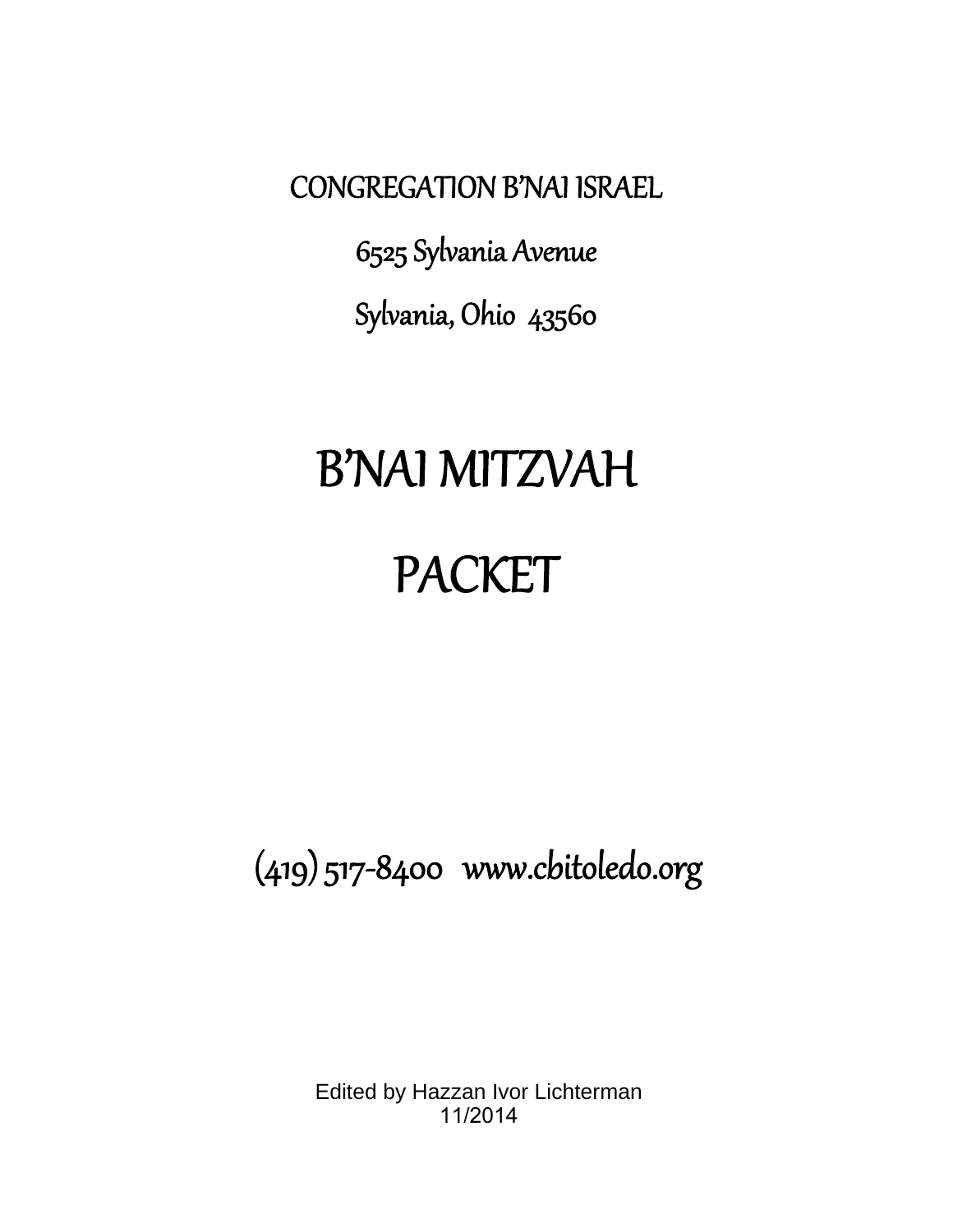# **TABLE OF CONTENTS**

<span id="page-1-0"></span>

| <b>OVERVIEW</b> |                                                                                                                                                                                                                                                                                                                                                                                              |  |  |  |
|-----------------|----------------------------------------------------------------------------------------------------------------------------------------------------------------------------------------------------------------------------------------------------------------------------------------------------------------------------------------------------------------------------------------------|--|--|--|
|                 |                                                                                                                                                                                                                                                                                                                                                                                              |  |  |  |
|                 | ${\bf Requirements.}.\hspace*{2em} .\hspace*{2em} .\hspace*{2em} .\hspace*{2em} .\hspace*{2em} .\hspace*{2em} .\hspace*{2em} .\hspace*{2em} .\hspace*{2em} .\hspace*{2em} .\hspace*{2em} .\hspace*{2em} .\hspace*{2em} .\hspace*{2em} .\hspace*{2em} .\hspace*{2em} .\hspace*{2em} .\hspace*{2em} .\hspace*{2em} .\hspace*{2em} .\hspace*{2em} .\hspace*{2em} .\hspace*{2em} .\hspace*{2em}$ |  |  |  |
|                 |                                                                                                                                                                                                                                                                                                                                                                                              |  |  |  |
|                 |                                                                                                                                                                                                                                                                                                                                                                                              |  |  |  |
|                 |                                                                                                                                                                                                                                                                                                                                                                                              |  |  |  |
|                 |                                                                                                                                                                                                                                                                                                                                                                                              |  |  |  |
|                 |                                                                                                                                                                                                                                                                                                                                                                                              |  |  |  |
|                 |                                                                                                                                                                                                                                                                                                                                                                                              |  |  |  |
|                 |                                                                                                                                                                                                                                                                                                                                                                                              |  |  |  |

# **CONGREGATION B'NAI ISRAEL POLICIES & PROCEDURES**

# **SOME FINAL THOUGHTS**

**BAR/BAT MITZVAH CELEBRATION CHECKLIST ................. 14-16**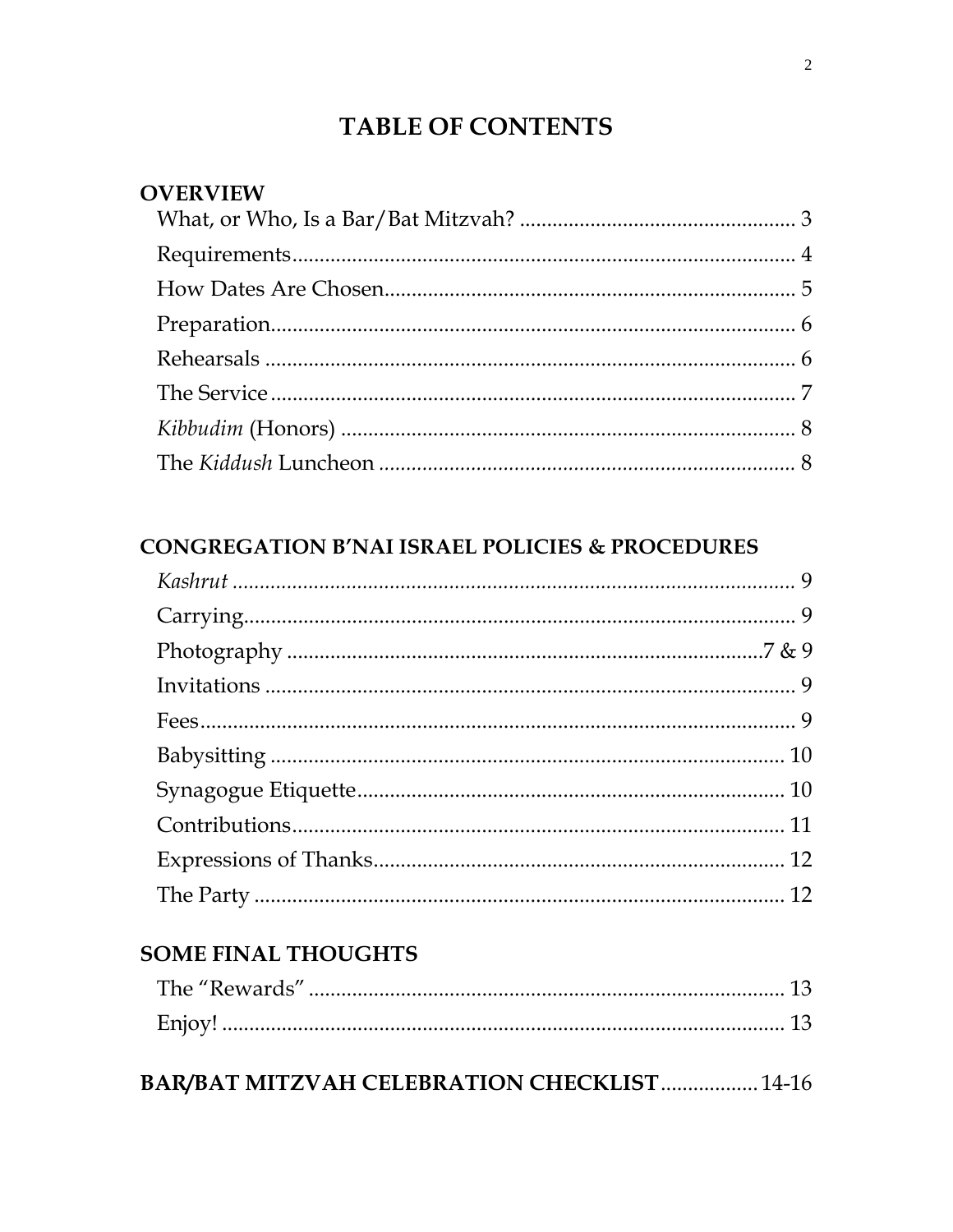# <span id="page-2-0"></span>**OVERVIEW**

#### **What, or Who, Is a Bar/Bat Mitzvah?**

*"At age thirteen one becomes subject to the commandments."* (Mishna Avot 5:23)

The words "Bar/Bat Mitzvah" refer more to the person who becomes a Bar/Bat Mitzvah rather than to the ceremony that celebrates the occasion. It does NOT mean the person is an "adult" by Jewish law. Boys at age 13, and 12 for girls, become obligated to obey the Mitzvot/commandments of the Torah. This obligation occurs from their Hebrew birthday. The ceremony does not produce any additional responsibilities or privileges. It simply celebrates the fact that having entered adolescence as defined by Judaism, the person involved is now responsible for his/her actions according to the tenets of Judaism.

While the idea of **Bar Mitzvah** is found in the Talmud, the actual ceremony has evolved over time. The first **Bat Mitzvah** celebration took place in 1922; the celebrant was Judith Kaplan, daughter of the distinguished Conservative Rabbi Mordechai Kaplan.

It is when the Congregation comes together in prayer, study and fellowship, usually on a Shabbat morning, or any time the Torah is read, that this significant moment in the Bar/Bat Mitzvah's life and in the life of the family is recognized.

In accordance with Judaism's value system, the Bar/Bat Mitzvah marks his/her passage to **moral maturity** by demonstrating the ability to do what Jews consider to be a preeminent activity of a mature adult: namely, the ability to read our sacred books and interpret them.

Therefore, a Bar/Bat Mitzvah in our Congregation who has attended our Religious School or Day School regularly, may:

- Chant Torah with the traditional trope (*maftir*)
- Chant the *Haftarah* (Prophetic portion) with the traditional trope
- $\beta$  Speak to the Congregation on the meaning and implication of both
- $\beta$  Lead some of the prayers.

Each Congregation B'nai Israel candidate has been preparing for his/her becoming Bar/Bat Mitzvah for many years now, in Religious or Day School as well as at home. During the year of the celebration, however, new material is emphasized and the family is increasingly involved in the preparations.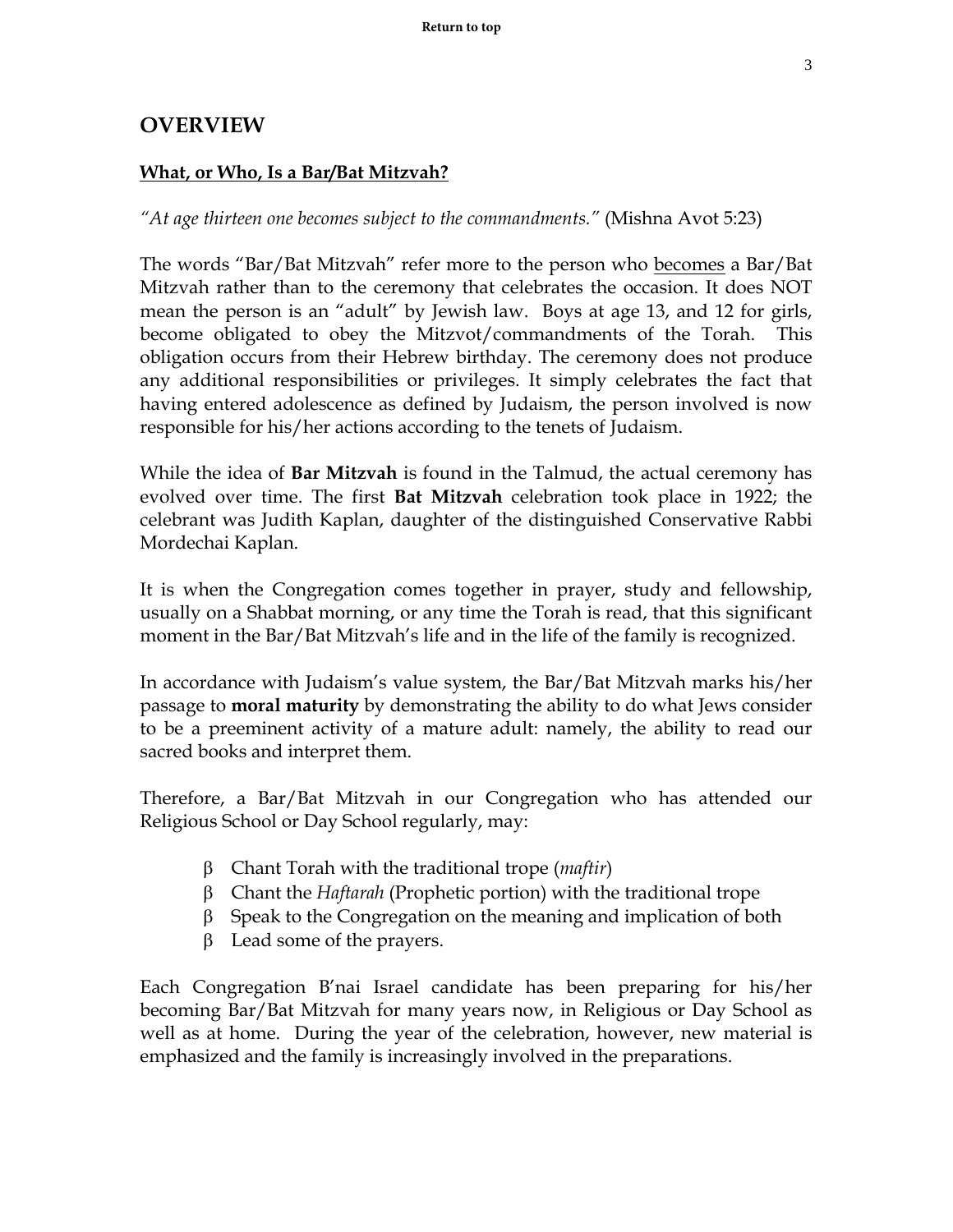<span id="page-3-0"></span>Parents should **emphasize** that the celebration that attends this great transition is but a milestone along the path to becoming a knowledgeable, practicing Jew.

Parents should encourage their son/daughter to **continue** religious education through Confirmation and beyond. Congregation B'nai Israel and our larger Jewish community provide multiple interesting learning experiences through high school years and beyond.

Parents are crucial **role models** for their children. Those who participate in daily weekly, on Shabbat and Holiday services s, exemplify the Jewishly-committed adults our children should emulate.

Parents who establish a **home** where Judaism is actively and positively practiced, teach adolescents to aspire to the best that Judaism has to offer. When parents are themselves committed to "**mitzvah**," the Bar/Bat Mitzvah ceremony fits naturally into a transitionary context.

# **Requirements**

- 1. To be eligible for a Bar/Bat Mitzvah ceremony at Congregation B'nai Israel, candidates must have regularly attended for at least several years:
	- A. Religious School

# **OR**

B. Private tutoring in conjunction with the clergy and Religious School Principal

# **AND**

If a student formerly attended full-time Jewish Day School and stopped, they must currently attend Religious School.

C. Other programs designated for the B'nai Mitzvah Class

Our Religious School has been restructured with a new dynamic curriculum. It meets on Wednesday from 4:30 - 6:15 P.M. and Sunday from 9:30 A.M.– 12. A schedule of other Religious School programs is available from the school.

2. Candidates learn Torah and Haftarah trope and related synagogue skills with the Hazzan during **Religious School in 6th grade** (Bar/Bat Mitzvah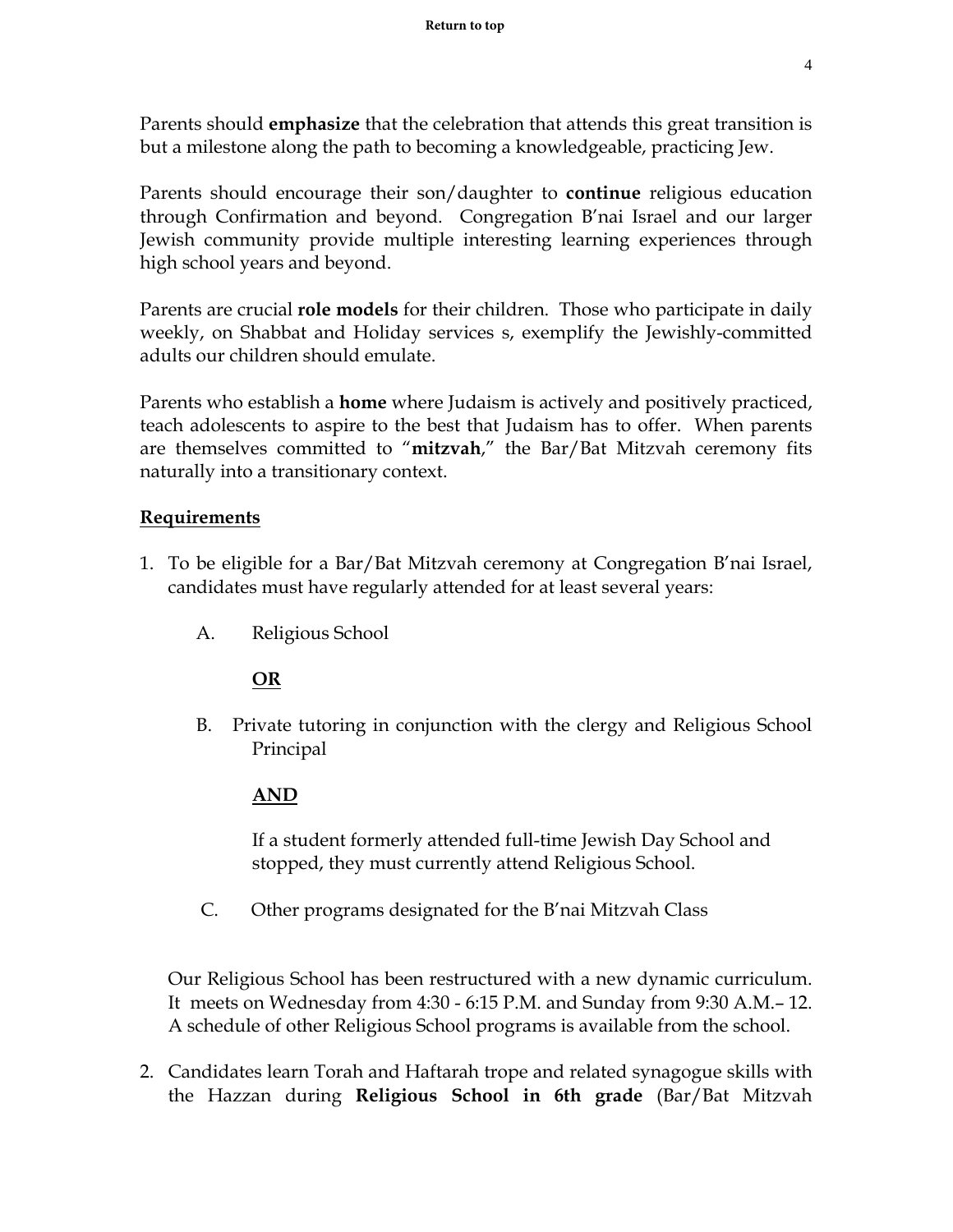<span id="page-4-0"></span>Institute). There will also be **weekly individual instruction** with the **Hazzan or a qualified approved teacher** beginning approximately 9 months prior to the B'nai Mitzvah date.

- 3. Students will meet with the **clergy** several times before the Bar/Bat Mitzvah date to discuss various aspects of becoming Bar/Bat Mitzvah, their individual *parasha* and its interpretation.
- 4. During the Bar/Bat Mitzvah year, each candidate's **regular attendance** at Shabbat morning services is **vital**. It is the best way to become familiar with services and to develop a feeling of ease and comfort in the synagogue.

Parents' regular attendance at services **with** their children helps instill the good habit of Shabbat attendance, not only this year, but **after** the Bar/Bat mitzvah ceremony as well. The service begins at 9:30 A.M. Families are urged to experience several "full" services before their actual celebration.

**To this end, Congregation B'nai Israel requires each Bar/Bat Mitzvah candidate to attend Shabbat morning services on average at least twice per month during the 9 month period of Bar/Bat Mitzvah training. Attendance is monitored by the Clergy. Credit will be given for attending other synagogues, Jewish camps etc.** 

- 5. **Tefillin** Students will learn how to "lay *tefillin*." This is part of the 6th grade Religious School curriculum. Each student will be responsible for obtaining his or her own set of *tefillin*. Some can be borrowed from the synagogue.
- 6. **Mitzvah Project** Students are encouraged to complete a Mitzvah by 7th grade. Ideas and guidelines will be provided by the clergy.

In the event of extenuating circumstances, every reasonable effort will be made to *accommodate the fulfillment of the above requirements.* 

#### **How Dates Are Chosen**

According to the Talmud, a boy becomes a Bar Mitzvah at 13 years and 1 day, a girl a Bat Mitzvah at 12 and 1 day. The date is calculated on the Hebrew calendar from the date of birth. Since Congregation B'nai Israel is an egalitarian congregation, dates are generally set for age 13 for both boys and girls. The closest available Shabbat after the 13th birthday is generally assigned.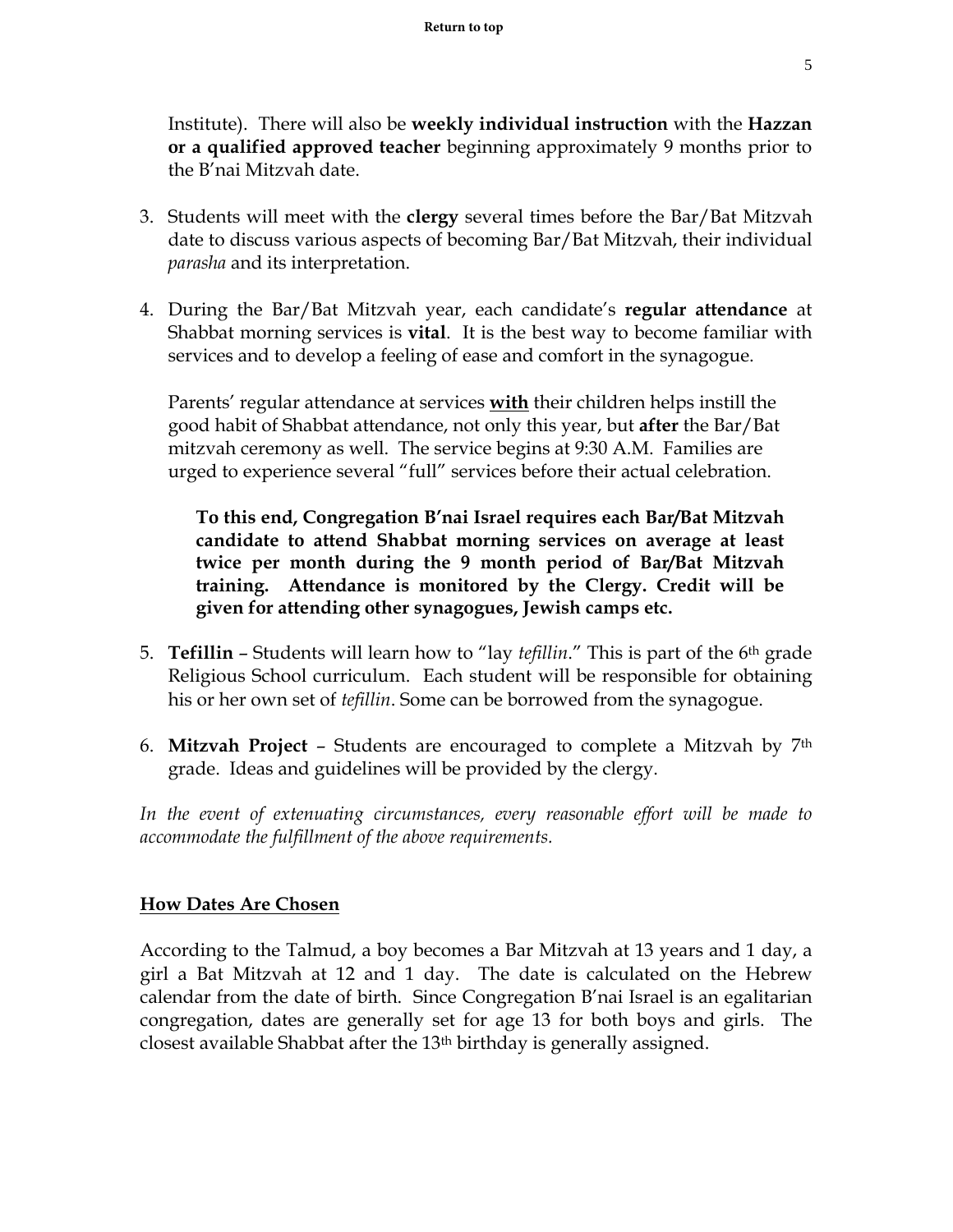<span id="page-5-0"></span>Bar/Bat Mitzvah dates will be set by the clergy around 4th grade. Should there be compelling reasons, you may request to reschedule to an alternate date. For a girl the date can be earlier since she need only be 12 years of age.

Families must be members in good standing and candidates must currently be meeting B'nai Mitzvah eligibility requirements (as set forth above) to have a date assigned and to continue to reserve it. **Students currently in 6th or 7th grade without a confirmed Bar/Bat Mitzvah date should contact the clergy.** 

#### **Preparation**

The 6th grade year at Religious School prepares the entire family for the Bar/Bat Mitzvah celebration. The focus is Jewish lifecycle, synagogue skills and Torah and Haftarah trope (cantillation). Parents may attend.

During the 7<sup>th</sup> Grade year of Religious School, students only attend on Sunday. Topics include: Comparative Judaism, Comparative Religions, Anti-Semitism, Israel, Hebrew, History, Jewish ethics (i.e. gossip, hospitality, ecology, peace in the home, respect for parents, pursuing peace, etc.), *Pikuach Nefesh* / Preserving Life (i.e. drugs, alcohol, sex), tattoos, and *Tzedakah*. It also includes "Mitzvah Trips" to perform various *Tzedakah* projects (i.e. visiting nursing homes, helping at a food bank, visiting a shelter, community service, etc.). Students are expected to continue attending until the completion of the school year, even after their Bar/Bat Mitzvah celebration.

Individual instruction is weekly with the Hazzan. Students learn the *Haftarah* specific to their Bar/Bat Mitzvah date, the *Maftir* from the Torah and some of the service. Criteria which determine what each student will do, while complex, are designed with the student's best interests in mind. Each student is expected to practice regularly and diligently. Please be on time for appointments. If appointments can't be kept the office must be notified.

Students also meet with clergy or an approved teacher to discuss their individual *parasha* (portion). Students are guided, culminating in a *D'var Torah* and *D'var Haftarah* to be delivered by the student to the congregation at the Bar/Bat Mitzvah celebration . Speeches should be completed a few weeks before the Bar/Bat Mitzvah celebration, allowing ample time to rehearse.

#### **Final Rehearsal**

A full run-through rehearsal with the Hazzan takes place the week prior to the Bar/Bat Mitzvah celebration. This is only for the student. Other service participants should also practice with the Hazzan. Those in town can practice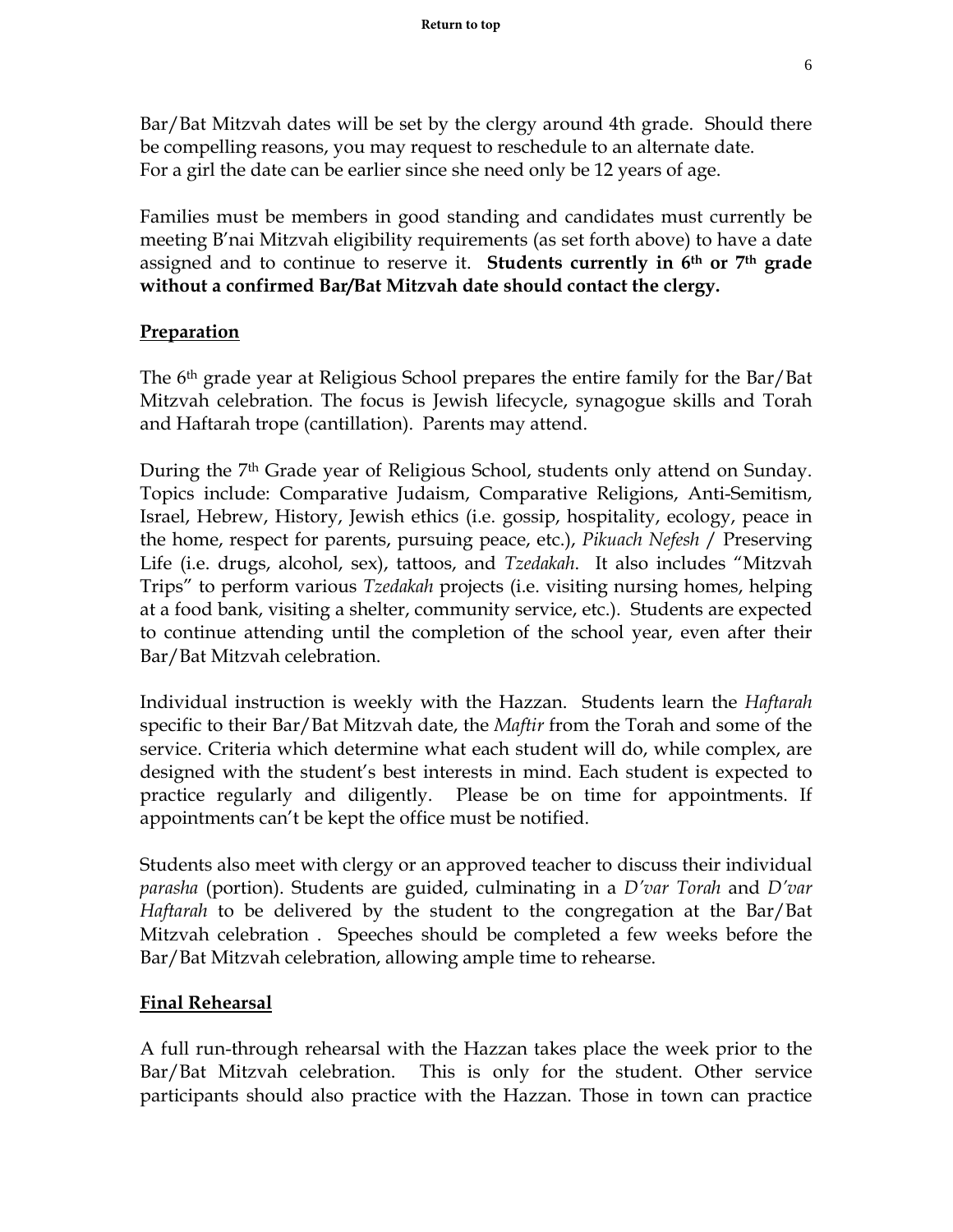7

<span id="page-6-0"></span>after the final rehearsal, preferable that this be done in person, but if not feasible then over the phone.

# **Photography**

This could be done on the Friday before. Clergy and office staff can help facilitate this. Photography is not permitted during the actual ceremony.

#### **The Service**

- 1. Prior to the service, at **9:20 A.M**., parents meet in the Hazzan's Study to present the Bar/Bat Mitzvah with their *tallit* at this time. This can also be presented in the service and done publicly.
- 2. The service on Shabbat morning is at 9:30 A.M. in the Katz Sanctuary. Kindly make sure everyone dresses and behaves respectfully. Guests should arrive as close to 9:30 as possible. *A Guide to Bar/Bat Mitzvah* is available for guests unfamiliar with Congregation B'nai Israel. A *Transliteration Book*, which corresponds to our prayerbook is also available.
- 3. If family or friends would like to read from the Torah please discuss with the Hazzan well in advance. The Hazzan arranges Torah readers for remaining readings.
- 4. It is customary for guests to shower the Bar/Bat Mitzvah *gently* with soft (kosher) candies at the conclusion of the Haftarah blessings**. Candy is provided by the Congregation**. If you do not wish to observe this custom, please let the Hazzan know.
- 5. The Bar/Bat Mitzvah family and guests sit in the front of the Sanctuary. This makes it easier for our *Gabbaim* to find and direct honorees to the *bimah* and ark at the appropriate time to expedite the smooth flow of the service.
- 6. Services are generally over around 12:00 P.M. but vary according to the length of the Torah and Haftarah portions, presentations, speeches, special prayers and other factors. A *Kiddush* luncheon follows the service.
- 7. Parents, should they wish, are given an opportunity to address their child publicly towards the end of the service. This should be brief and to the point.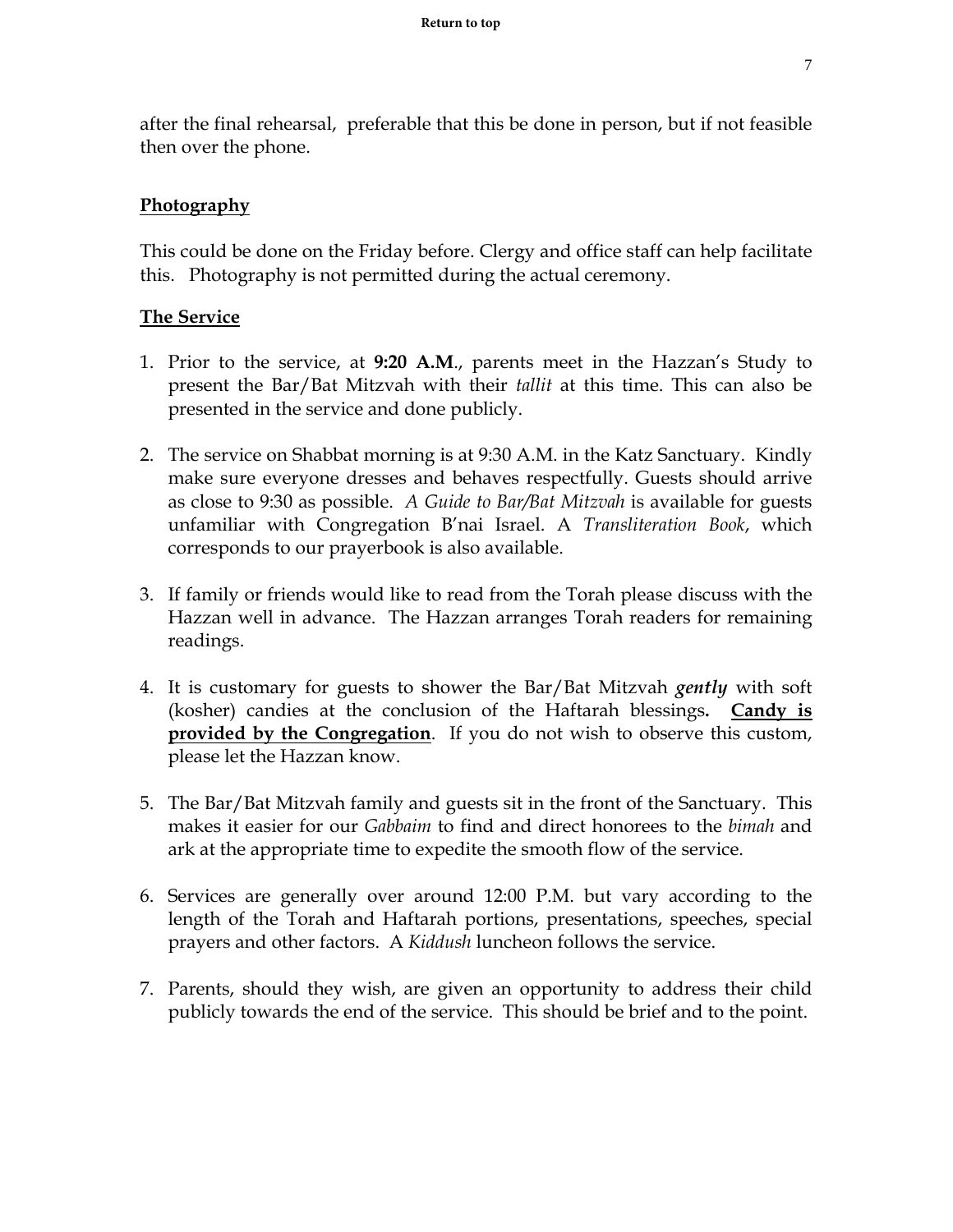# <span id="page-7-0"></span>**Kibbudim (Honors)**

- 1. The *Kibbudim Sheet* (included in this packet) to be completed by the Bar/Bat Mitzvah family should be discussed with the Hazzan the month before the Bar/Bat Mitzvah date and returned **2 weeks before.**
- 2. On the *Kibbudim Sheet* one *aliya* is reserved for the Congregation. This allows those with special occasions (baby-naming, birthday, *aufruf*, anniversary, *yahrtzeit etc)* to receive honors.
- 3. The Bar/Bat Mitzvah family receives up to 6 *aliyot* plus the *Maftir* (for the Bar/Bat Mitzvah), as well as these options:
	- $\beta$  Opening and Closing the Ark (2 groups of 2 or more)
	- $\beta$  Carrying the Torah (2 people)
	- Hagba *[raising the Torah]* (1 strong experienced person)
	- G'lila *[tying the Torah]* (1 person)
	- $\beta$  Two English readings (adults only)

 This adds up to a total of **16** optional honors (in addition to the *Maftir)*. Groups may also be called for *aliyot* to increase the honors.

Torah honors are assigned to Jewish men and women above the age of 13 and 12, respectively. Please check that *aliya* honorees know the appropriate blessings (included in this packet.). Males, regardless of age, must wear a head covering and tallit. Women who are called to the *bimah* and ark must also wear a head covering.

- 4. Children under Bar/Bat Mitzvah age can participate in special honors.
- 5. Non-Jews may participate in the service with English readings.
- 6. Honorees in the service should arrive by 10:00 A.M. Latecomers cannot be guaranteed their honor.

# **The** *Kiddush* **Luncheon**

The Bar/Bat Mitzvah family sponsors the *Kiddush* luncheon. Congregation B'nai Israel facilities are available for Bar/Bat Mitzvah celebrations to members in good standing. There is no charge for the Katz Sanctuary and since the *Kiddush* luncheon is open to all attendees, there is no extra charge for the Barry Social Hall. These are included in the Bar/Bat Mitzvah fee. For information on other charges such as extra maintenance, kitchen use, clean-up, linens etc., consult the staff who are always available to help facilitate your events.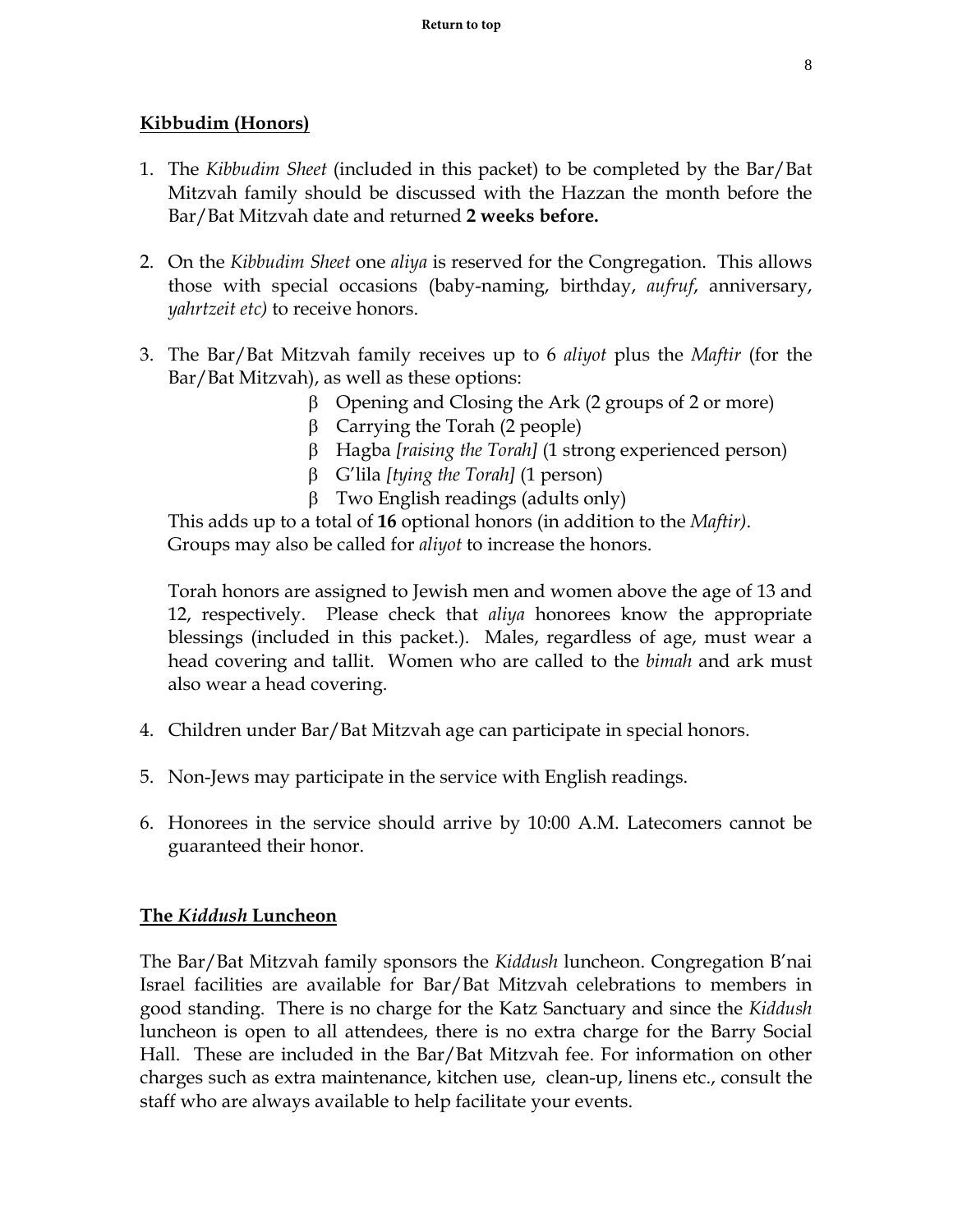# <span id="page-8-0"></span>**CONGREGATION B'NAI ISRAEL POLICIES & PROCEDURES**

# **Kashrut**

Our facilities are kosher. To ensure *kashrut*, only kosher foods from approved sources are permitted in our building; food and utensils from individual's homes are not permitted.

# **Carrying**

Because there is no *eruv* in Toledo, the carrying of items (including catered food and flowers) in and out of the building on the Sabbath must be avoided. All items needed for the services and reception must be delivered by 3:00 P.M. Friday. Likewise, no items should be taken from the synagogue during the Sabbath (e.g., flowers, leftovers, centerpieces, gifts etc). Gifts should be brought to the reception or delivered to the home rather than brought to services.

# **Photography**

Neither still nor video photography is allowed on Shabbat. Please make arrangements with the office for photos and/or videos either before or after Shabbat.

# **Invitations**

Services start at 9:30 A.M. and invitations should read 9:30 A.M. You are not limited to the number of people you may invite to services. If you are expecting more than 200 guests, please let the Office Manager know.

It is customary to invite the Rabbi and Hazzan and their spouses to the Bar/Bat Mitzvah celebration and the *Kiddush* lunch following the ceremony**. All members of the student's Religious School class MUST be invited to the Bar/Bat Mitzvah celebration.** This avoids the hurt feelings when a few students are excluded, which is so contrary to what Bar/Bat Mitzvah is about!

# **Fees**

A family must be current in synagogue dues and Religious School fees before Bar/Bat Mitzvah lessons can begin and the Bar/Bat Mitzvah fees must be paid in full **no later than 60 days prior to the ceremony**. The fee for Bar/Bat Mitzvah is \$500.00 dollars. This fee covers the many various additional administrative and educational costs associated with your event, and is subject to change with appropriate notification.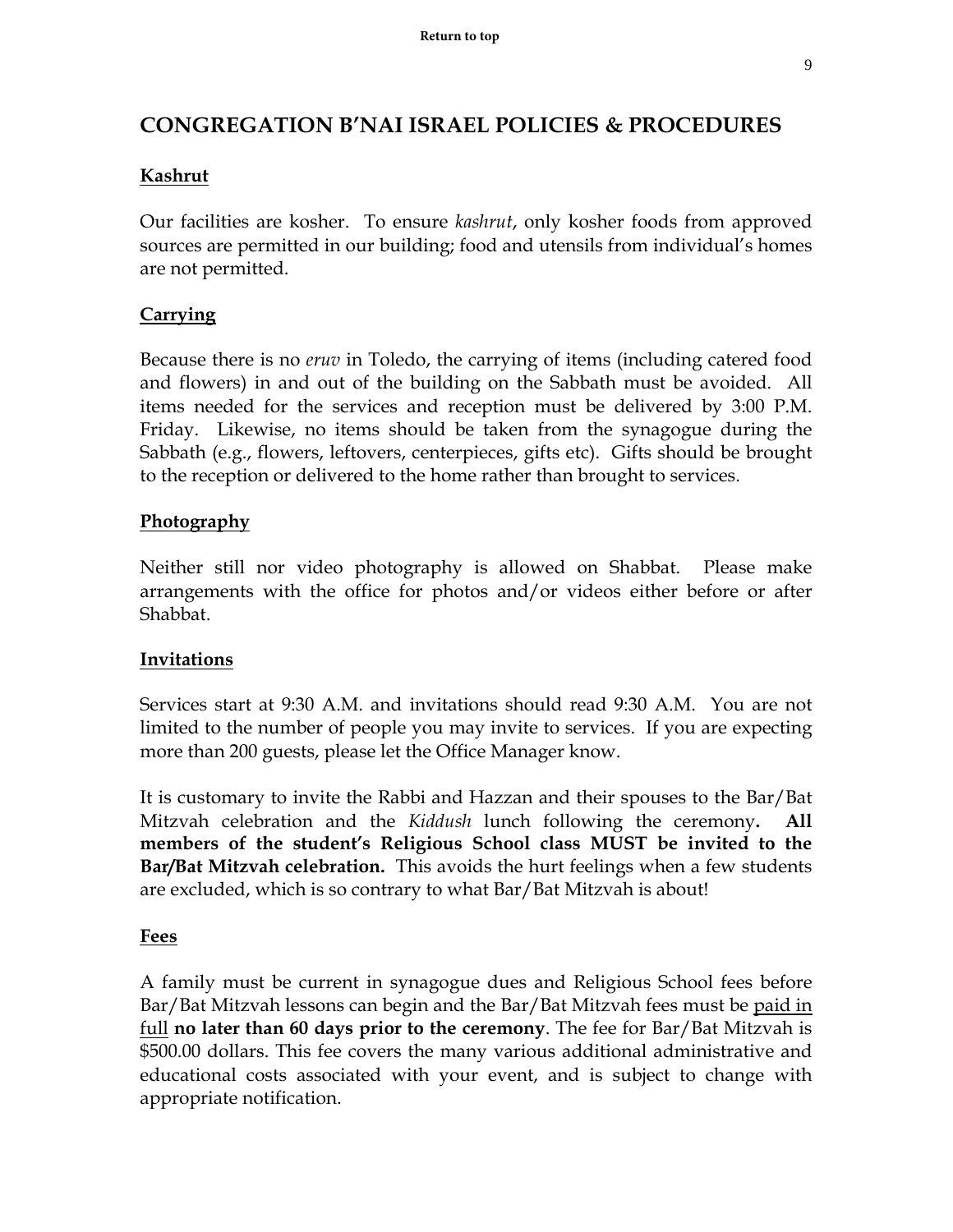<span id="page-9-0"></span>**Traditionally, the Bar/Bat Mitzvah class students do not buy gifts for one another. Rather, \$100.00 of this fee represents the cost of a leaf to be placed in honor of each student from the other Bar/Bat Mitzvah students.** 

Within three weeks of the Bar/Bat Mitzvah celebration, a deposit of at least 50% of the estimated charges owed to t B'nai Israel must be paid. Final payment of the entire remaining balance is due **five business days after receiving a final bill** from B'nai Israel. If the amount of the initial deposits exceeds the actual charges, B'nai Israel will issue a refund check after receiving all final bills.

Checks should be made payable to Congregation B'nai Israel. The congregation also accepts Visa, MasterCard and Discover.

# **Babysitting**

The Congregation will provide an onsite babysitter if needed. Please let us know two weeks prior how many children you expect so we can plan accordingly. There is no additional charge.

#### **Synagogue Etiquette**

The following guidelines are to be observed in our building and on our grounds on Shabbat:

- $\beta$  Smoking, photograph, use of electronic devices, use of phones (except for true emergencies) and handling of money are not permitted.
- $\beta$  Gifts should not be brought into the synagogue building on Shabbat. Guests should be instructed to deliver them to the home or to the reception.
- $\beta$  All males, regardless of age, are required to wear a head-covering. *Tallitot* (prayer shawls) are available for Jewish men and women over the ages of 13 and 12, respectively.
- Women who are called to the *bimah* and ark are also required to wear head-coverings which are available.
- $\beta$  Worshippers, both Jewish and non-Jewish, are requested to dress in a manner that befits the holiness of the sanctuary and the Shabbat. Please advise your guests of the appropriate dress. If you have questions, ask the clergy.
- $\beta$  No food (including chewing gum) is permitted in the Katz Sanctuary.
- $\beta$  It is permissible for guests especially children to leave the service for brief periods of time. This should not take place during the *haftara,*  the *kedusha* prayer, when the ark is open or during the sermon. When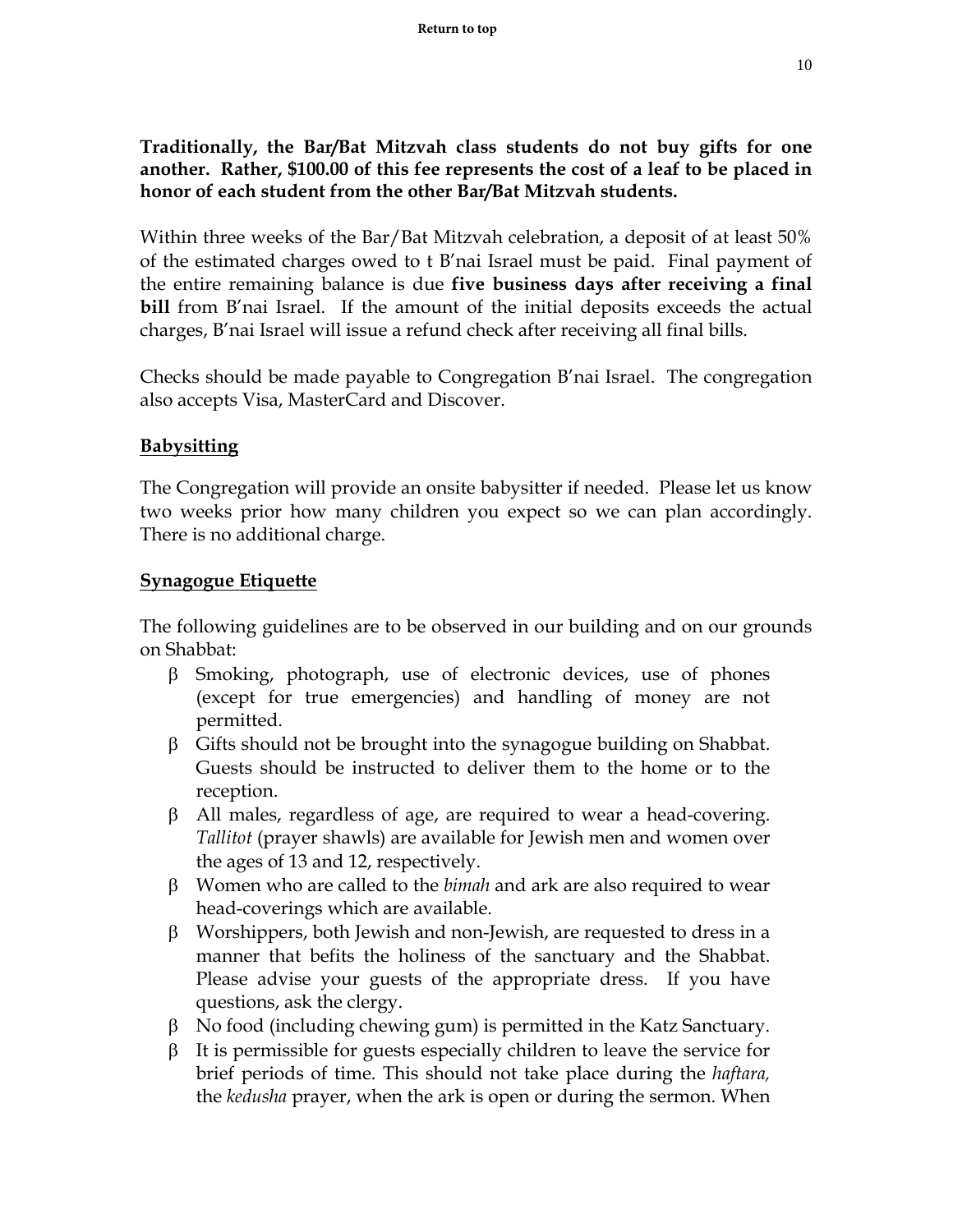<span id="page-10-0"></span>re-entering the sanctuary at this time, there is room to stand near the inside of the door till it is appropriate to return to your seat.

 *Transliteration Booklets* which correspond to our prayerbook, are available for anyone with difficulty reading Hebrew and are at the entry to the Katz Sanctuary.

#### **Contributions**

We encourage every Bar/Bat Mitzvah family to fulfill the mitzvah of *tzedaka (*charitable contributions*)* in honor of the occasion.

Here are some appropriate examples:-

#### *Congregation B'nai Israel*

These can be to various synagogue funds, and through the purchase of a leaf on the Tree of Life (a form is included in this packet) or other kinds of gifts.

#### *Mazon*

Mazon is an international organization that serves as a Jewish response to hunger. "Mazon" means sustenance, and its goal is to have families celebrating a *simcha* donate 3% of the cost of food to *tzedaka*.

If you wish to make a contribution, please make your check payable to Mazon, Inc. and send it to Congregation B'nai Israel to the clergy's attention. Mazon place cards are available to families who wish to make such donations.

#### *Food Pantries*

Jewish Family Services Food Pantry: In place of flowers, food baskets may be placed on the *bimah* or as centerpieces, etc. Speak with the office to make these arrangements.

#### *B'nai Tzedek Program*

All Bar/Bat Mitzvah students are encouraged to participate in the Toledo Jewish Community Foundation's *B'nai Tzedek* teen giving program. Participants establish a \$500 philanthropic fund in their name by contributing \$125 from their Bar/Bat Mitzvah presents. This is matched by funds from the Suzanne & Allan Cohn Teen Philanthropy Fund and by the Toledo Jewish Community Foundation. This will bring the initial value of the teen philanthropic fund to \$500. Participants may then contribute additional gifts to their fund at any time (although no further matching gifts will be provided after the initial gift). Each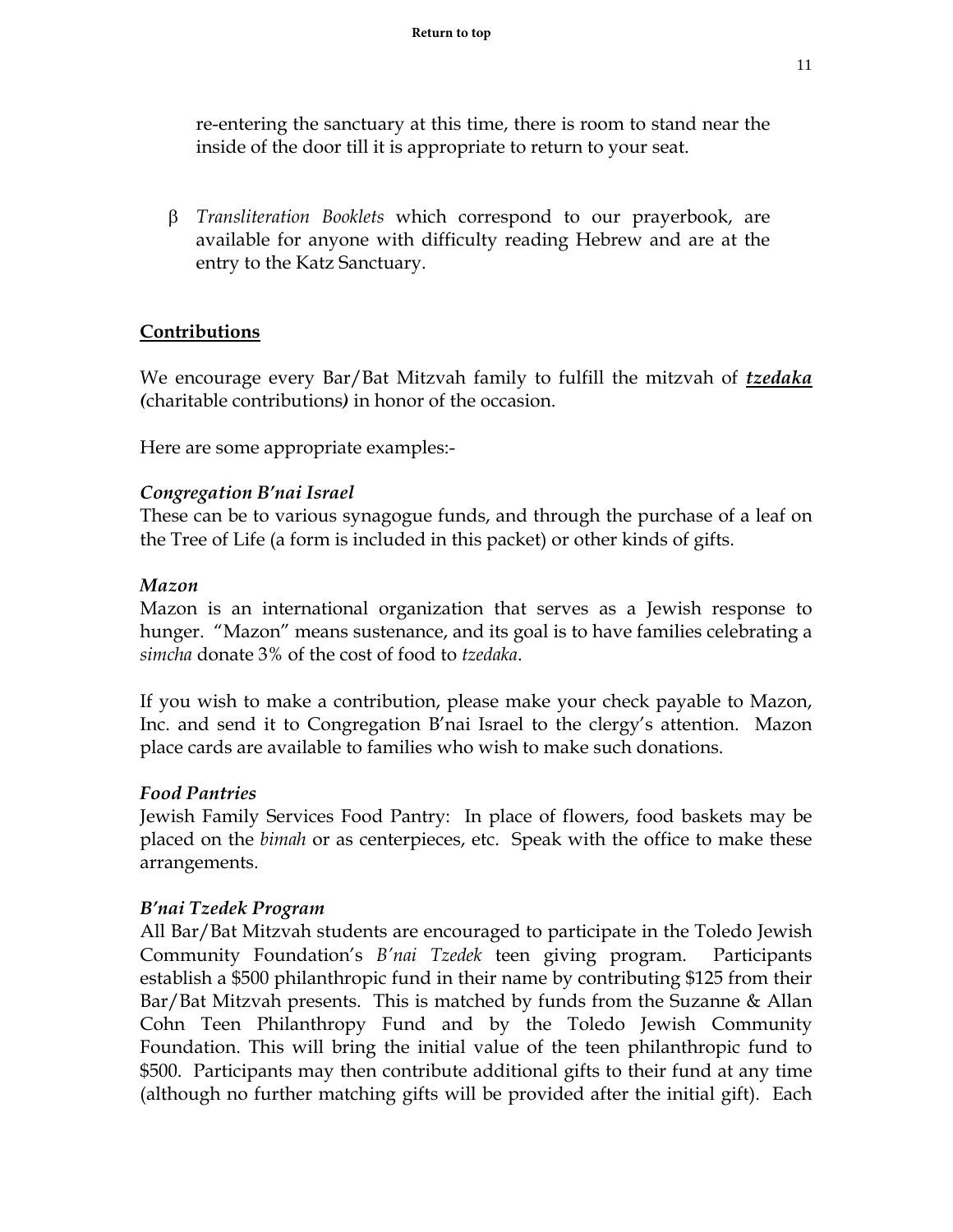<span id="page-11-0"></span>year, the teen fund holder will have the opportunity to choose which organizations they wish to support from a list of approved Jewish charities. For more information on the B'nai Tzedek funds, you may contact the Jewish Federation at 419-884-4461.

#### **Expressions of Thanks**

Parents of the Bar/Bat Mitzvah may wish to express their thanks to the clergy for their special role in facilitating the simcha. Monetary gifts Israel are placed in their respective Discretionary Funds which help meet the charitable and educational needs of our Congregation and community. Checks should be made out to the "Discretionary Fund"" and sent directly to the clergy.

Modest gratuities to the custodian and kitchen staff may also be appropriate.

#### **About the Party**

We urge you to have a reception in honor of your Bar/Bat Mitzvah that does not violate Shabbat and Jewish dietary laws of *kashrut.* As mentioned in the overview, the Bar/Bat Mitzvah ceremony marks an adolescent's acceptance of the commandments. It is only fitting that this be reflected in a celebration that takes these commandments into account. Any assistance that the Congregation can provide in helping you achieve this goal will be happily given.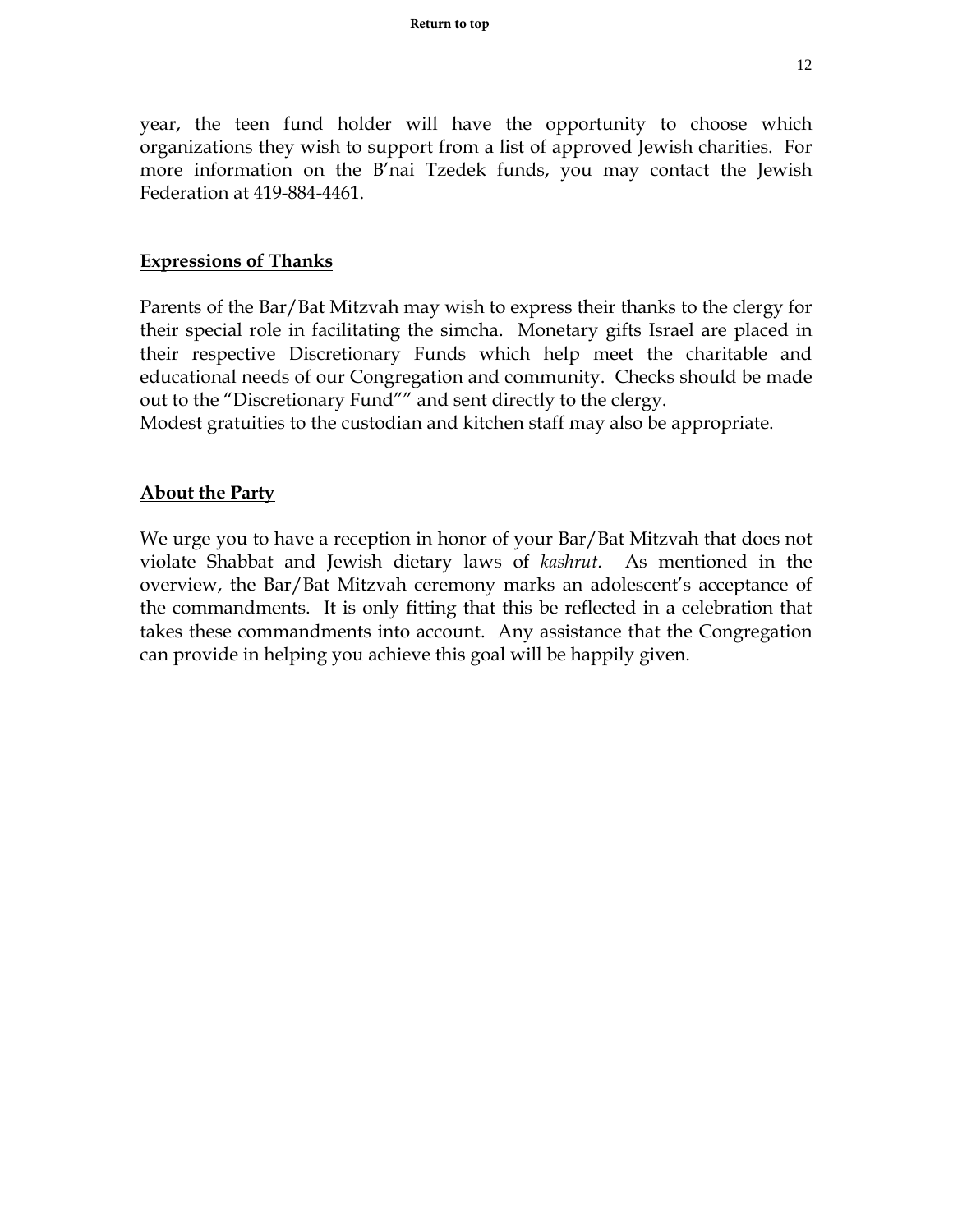# <span id="page-12-0"></span>**SOME FINAL THOUGHTS**

#### **The "Rewards"**

A Bar/Bat Mitzvah student who has:

- Attended Shabbat morning services regularly
- $\beta$  Participated in all the programs and projects of the Religious School as stipulated in this Manual
- $\beta$  Successfully participated in services on the morning of their Bar/Bat Mitzvah celebration and delivered a D'var Torah and D'var Haftarah

will receive a gift from the Congregation, a gift from the Sisterhood and the Men's Club, a 2-volume set of the *Jewish Book of Why* from the families of Calvin and Arthur Katz, a gift from our USY youth group, a certificate of Bar/ Bat Mitzvah, and the satisfaction of knowing that he/she has followed in the footsteps of generations of Jewish adolescents who have taken their rightful places among our People.

#### **Enjoy!**

This is a very special and momentous occasion in the life of your child and your family, as well as that of Congregation B'nai Israel. May we all be privileged to spend many *simchas* together in good health and happiness!

This manual has been prepared to help you achieve the most wonderful Bar/Bat Mitzvah experience. Please do not hesitate to contact us for further information:

Hazzan Ivor Lichterman – ilichterman@cbitoledo.org Office Manager -Michelle Carr – mcarr@cbitoledo.org Religious School Principal – Kim Brody – kbrody@cbitoledo.org Phone: 419-517-8400

*Note: All information in this packet is accurate as of 11/20/2014 . The Congregation reserves the right to make changes, additions and corrections as warranted; every effort will be made to notify the families of B'nai Mitzvah of such in a timely fashion.*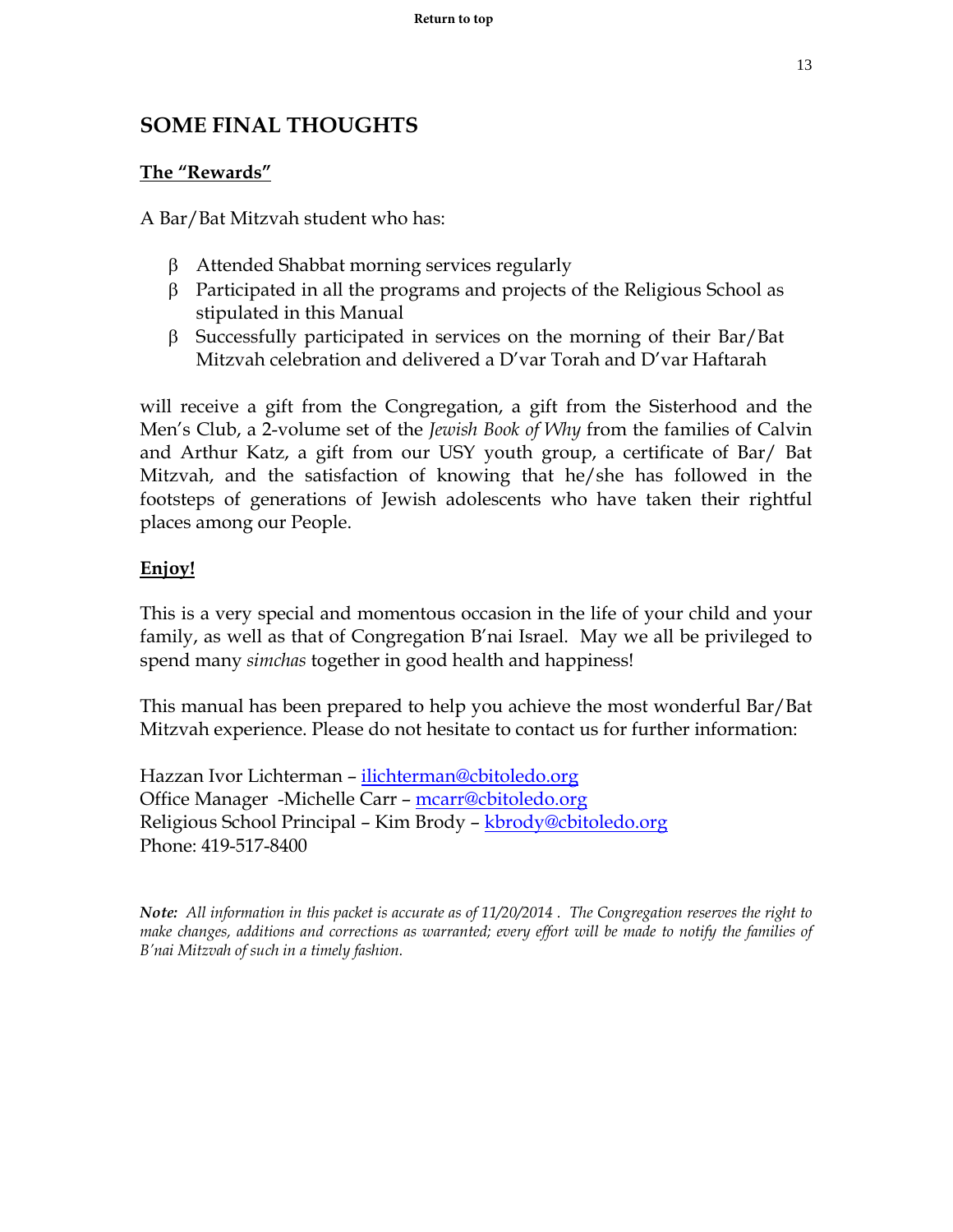# **[BAR/BAT MITZVAH CELEBRATION CHECKLIST](#page-12-0)**

#### **DURING 4TH GRADE YEAR**

 The Hazzan provides the Bar/Bat Mitzvah date based upon the student's Hebrew birth date. This allows plenty of time to book the facility and outside vendors (musicians, florist, photographer, etc.).

#### **ONE YEAR**

- $\Box$  Attend Bar/Bat Mitzvah Institute (during the 6<sup>th</sup> grade year).
- Meet with the Office Manager regarding reserving spaces for a reception and/or evening affair, as well as Shabbat morning *Kiddush* luncheon.
- Book caterer (check with the office for a list of approved caterers), florist, photographer, videographer and musicians.
- Bring dues current and pay Bar/Bat Mitzvah fee.
- Attend Shabbat services regularly as a family to fulfill the requirement of attending at least twice per month beginning in the 6th grade year.
- Arrange out of town guest accommodations.

#### **NINE MONTHS**

 Begin individual sessions with the Hazzan. You will be contacted by him or someone from the office to schedule these meetings.

#### **SIX MONTHS**

- Develop a guest list with current addresses.
- Order invitations, kippot, napkins, etc.
- Pick out *tallit* for Bar/Bat Mitzvah, available for purchase from the Phyllis J. Diamond Judaica Gift Shop (call the office for hours).
- Discuss event details (menus, floor plans, *Mashgiach*, etc.) with caterer and office manager.
- Pay all synagogue financial obligations.

#### **THREE MONTHS**

 Finalize event details (including *Kiddush* luncheon, floral arrangements, etc.) with Office Manager.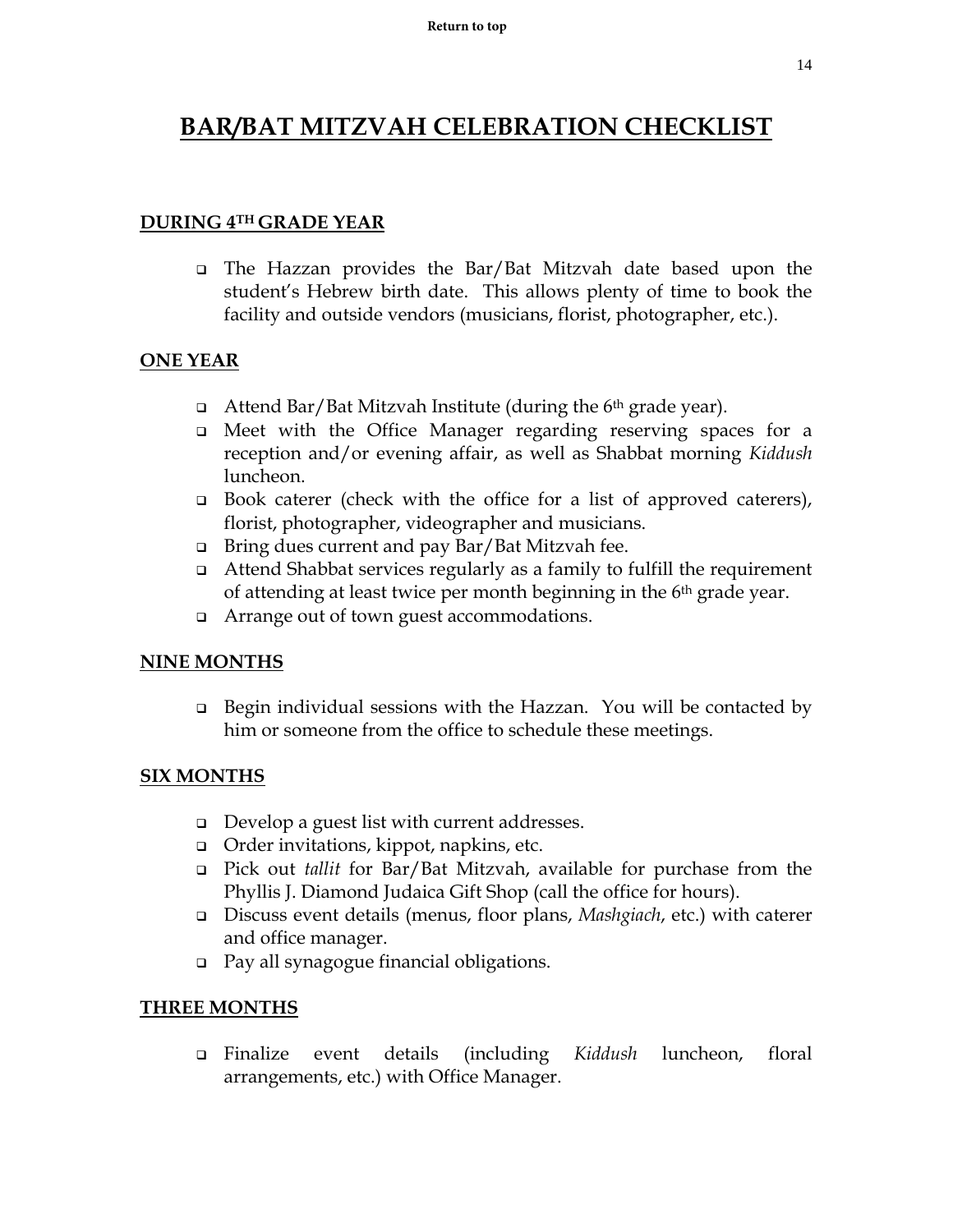Contact the Hazzan regarding any family or friends who would like to read from the Torah.

#### **TWO MONTHS**

- $\Box$  Begin individual sessions with the clergy. You will be contacted by him or someone from the office to schedule these meetings.
- Arrange honors (*Kibbudim Sheet*). The Hazzan is available for assistance.
- Address and mail invitations (at least six weeks) to out-of-town guests.
- Submit a one paragraph biography and photo to the office for the synagogue Bulletin.

#### **ONE MONTH**

- If a service brochure is desired, arrange to have one printed.
- $\Box$  Have your caterer contact the office manager to discuss arrangements for use of the kitchen and other facilities.
- Coordinate with the clergy for photos, if desired.
- Finish writing *D'var Torah* and *D'var Haftarah*.
- Coordinate out-of-town guest airport and event transportation.
- Address and mail in-town invitations. It is customary to invite the lergy (and their spouses) and classmates of the Bar/Bat Mitzvah to the Bar/Bat Mitzvah celebration.

#### **TWO WEEKS**

- Turn in *Kibbudim Sheet* to the Hazzan.
- □ Adjust seating arrangements.

# **ONE WEEK**

- Turn in final set-up and counts to Office Manager.
- Confirm delivery times for food, floral arrangements, etc. All deliveries must be made by 3:00 P.M. on Friday.
- Attend Shabbat morning services with entire family, from the beginning (9:30 A.M.).

#### **ONE-TWO DAYS**

 Bring all supplies, such as *kippot*, programs, centerpieces, etc. to the synagogue. Please label with your name. It is inappropriate to bring such items into the synagogue on Shabbat.